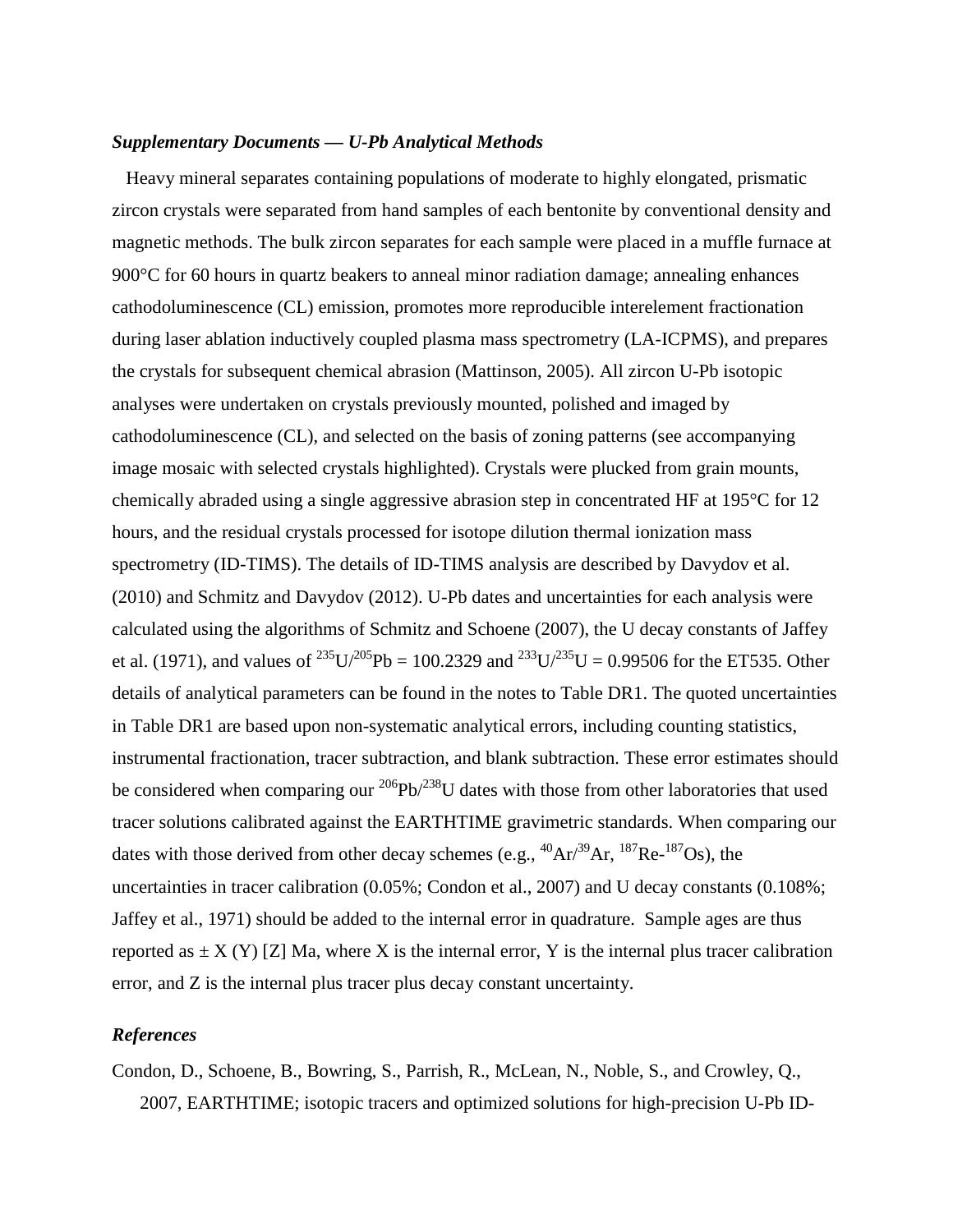TIMS geochronology: *Eos, Transactions, American Geophysical Union*, v. 88, no. 52, Suppl., p. Abstract V41E-06.

- Davydov, V. I., Crowley, J. L., Schmitz, M. D., and Poletaev, V. I., 2010, High-precision U-Pb zircon age calibration of the global Carboniferous time scale and Milankovitch-band cyclicity in the Donets Basin, eastern Ukraine: *Geochemistry, Geophysics, Geosystems* 11, 10.1029/2009GC002736.
- Jaffey, A.H., Flynn, K.F., Glendenin, L.E., Bentley, W.C., and Essling, A.M., 1971, Precision measurements of half-lives and specific activities of 235U and 238U, *Physical Review C*, 4:1889-1906.
- Mattinson, J.M., 2005, Zircon U-Pb chemical abrasion ("CA-TIMS") method: combined annealing and multi-step partial dissolution analysis for improved precision and accuracy of zircon ages: *Chemical Geology* 220:47-66.
- Schmitz, M.D., Davydov, V.I., 2012, Quantitative radiometric and biostratigraphic calibration of the globalPennsylvanian – Early Permian time scale: *Geological Society of America Bulletin*, 124:549-577.
- Schmitz, M.D., Schoene, B., 2007, Derivation of isotope ratios, errors and error correlations for U-Pb geochronology using  $^{205}Pb^{-235}U-(^{233}U)$ -spiked isotope dilution thermal ionization mass spectrometric data: *Geochemistry, Geophysics, Geosystems* 8, Q08006, doi:10.1029/2006GC001492.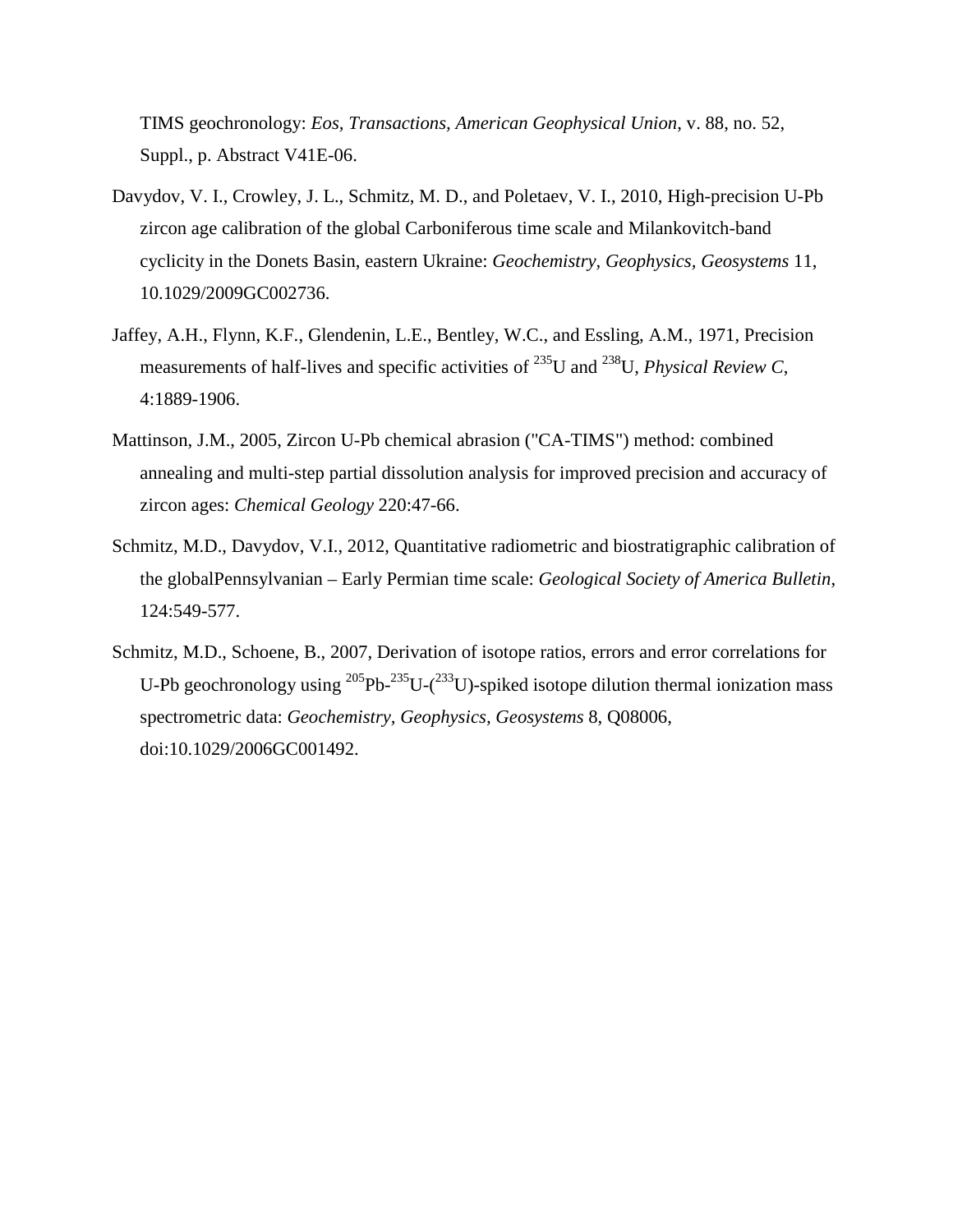## **CL Images of Podolia Zircon Grains**





Sample M12



Sample C6